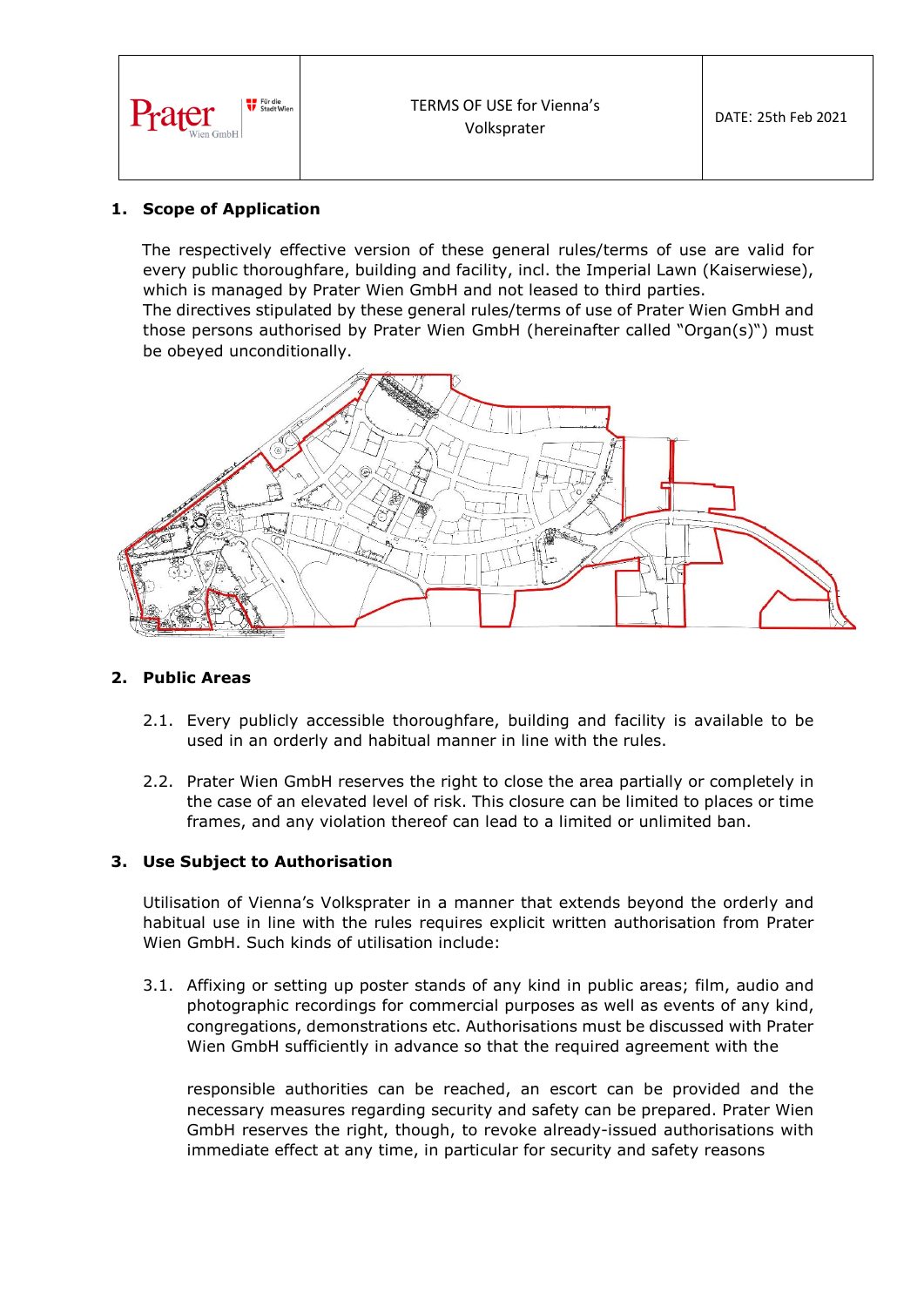

- 3.2. Surveys, campaigns to collect signatures, advertising and propaganda measures, the distribution of leaflets and flyers as well as campaigns to collect money;
- 3.3. Wearing and distributing any kind of (commercial, political) advertising materials;
- 3.4. Street art and musical performances.
- 3.5. Exceeding the customary noise threshold for a given location in terms of Art. 21a WVG (Vienna Event Act, Wiener Veranstaltungsgesetz) is prohibited under any circumstances whatsoever and will result in the revocation of an already-issued authorisation.
- 3.6. Any commercial usufruct and activity within Vienna's Volksprater, in particular street sales, the erection of stalls, booths etc., as well as the display of goods or services within the scope of a voluntary donation.
- 3.7. Camping or staying overnight, as well as setting up and using sleeping bags, setting up and using tents; parking passenger cars, coach buses, estate cars, motorhomes, automobile campers or camper trailers for residential purposes, as well as their use as a residence (sleeping).

The applicant is responsible for attaining a potentially required official permit, authorisation and/or commercial concession, and these are to be provided to Prater Wien GmbH, including the required inspection documentation.

# **4. Vehicle Ban**

- 4.1. The general ban on driving single-track and multi-track motorised vehicles must be observed in the entire area. In addition, the effective terms of use and traffic regulations, as well as time-related regulations, must be followed.
- 4.2. It is only permitted to drive in the area on the basis of an explicit authorisation issued by Prater Wien GmbH, drivers must drive with utmost care and at a maximum velocity of 10 kilometres per hour and driving is only permitted in accordance with the "Driving Regulation" (Fahrregelung) of Prater Wien GmbH.
- 4.3. Access via public areas generally reserved for passenger transport outside of the times stipulated by the Driving Regulation requires a special authorisation issued by Prater Wien GmbH.
- 4.4. The stipulations of the Highway Code (Straßenverkehrsordnung) apply accordingly.
- 4.5. Riding electric vehicles (e-scooters, e-bikes, Segways, hoverboards, golf carts etc.) is prohibited, except the vehicles of Vienna's Volksprater for operational purposes.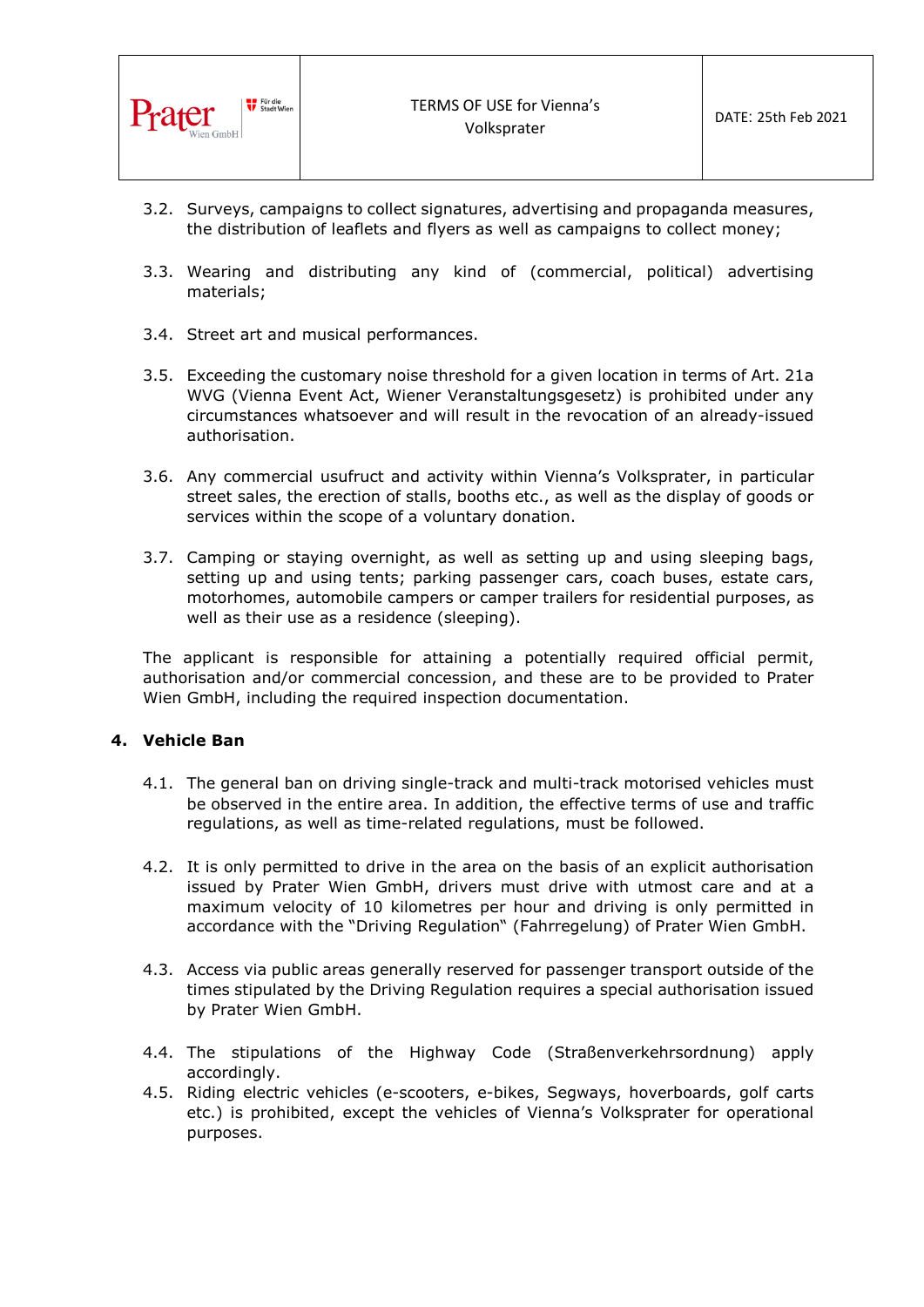

- 4.6. While using single or multi-track bicycles, users must pay attention to pedestrians. If it is not possible to ride safely due a high number of pedestrians, the use of all vehicles is forbidden and the vehicles must be pushed.
- 4.7. Use of the area for commercial personal promotion is prohibited.
- 4.8. Parking bans, in particular regarding specially designated spaces for the disabled, must be observed. Illegally parked vehicles as well as vehicles without an access permit will be reported to the police for trespassing. Blocking emergency, fire brigade and escape routes will also result in a vehicle being towed.

## **5. Behaviour in Vienna's Volksprater**

- 5.1. Emergency exits and exit routes, access to emergency facilities, entrances and exits, access to lifts, upward and downward-leading stairs and the areas in the vicinity of automatic doors and windscreens must be kept clear.
- 5.2. Misuse of the emergency facilities is strictly prohibited.
- 5.3. Any items found must be turned in to the Information Booth (entrance to Riesenradplatz) and will be dealt with according to legal regulations.
- 5.4. The Information Booth (entrance to Riesenradplatz) has been designated the meeting point for missing persons: Tel.: +43 1 729 2000-200
- 5.5. Loitering, begging and soliciting are prohibited and punishable by a personal ban.
- 5.6. Visitors who breach the peace, behave aggressively, damage objects, are evidently in a drug or alcohol-induced impaired state or bother other people will be directed to leave by the Organs and a personal ban will be issued.
- 5.7. In line with legal regulations, a general alcohol and smoking ban applies to minors in the entire area of Vienna's Volksprater.
- 5.8. Prater Wien GmbH explicitly reserves the right in this context to have staff and security personal from Prater Wien GmbH and authorities conduct on-site checks. Potential breaches will be reported to the police, and alcoholic beverages will be confiscated.
- 5.9. Organising games of chance or skill (except in specially reserved locations) is prohibited.
- 5.10. Except in the case of authorised events, ball games and other sporting activities are prohibited.
- 5.11. Barbecuing, open flame and similar situations are prohibited for safety reasons.
- 5.12. In case animals are brought along, Art. 5 of the Vienna Animal Husbandry Act (Wiener Tierhaltegesetz) applies accordingly. Pet owners are liable for any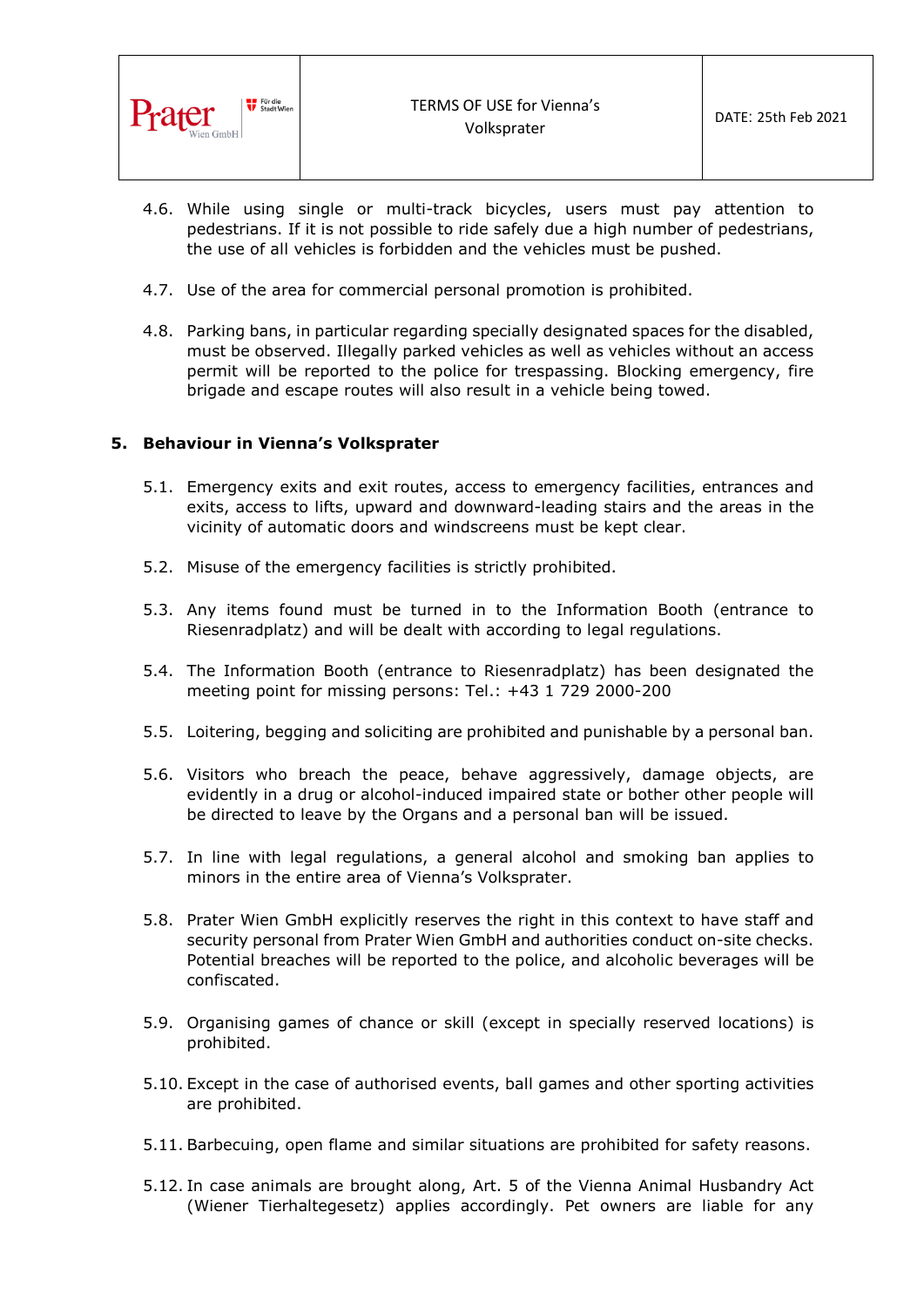

disturbance or mess caused by their pet. Dogs must be walked on a lead, and dog breeds included in the list of potentially dangerous breeds must also wear a muzzle without exception.

- 5.13. Dog droppings must be disposed of by the animal's owner by using a suitable, publicly available bag ("Sackerl für's Gackerl").
- 5.14. It is prohibited to feed the birds.
- 5.15. Those visitors who create an exceptional mess must clean up the mess themselves and can be obliged to pay appropriate compensation for the damages caused if they do not do so.
- 5.16. Urinating in public is forbidden in the entire area of Vienna's Volksprater and the Imperial Lawn (Kaiserwiese). Breaches can lead to being directed to leave the area.
- 5.17. Those visitors who cause damage to buildings or facilities of Vienna's Volksprater must report them immediately to Prater Wien GmbH. Otherwise, they will be reported to the police. The expenses incurred to remedy the damage by means of cleaning and/or repairs will be charged to the visitors who cause it.
- 5.18. Visitors and businesses are urged to dispose of rubbish and waste in the specially designated facilities, and the public rubbish bins are reserved specially for visitors' needs.
- 5.19. Indiscriminately leaving or dropping rubbish of any kind, in particular cigarette butts etc., is prohibited.
- 5.20. Any storage of goods in the public areas and general areas is prohibited for safety reasons.
- 5.21. Items that could lead to clogging may not be placed in the sanitary facilities and other water-related installations. This applies in particular to oily and greasy substances, which may not be disposed of in the public sewage system anyway.
- 5.22. It is prohibited to carry weapons of any kind and objects that could be used as a weapon (e.g. metal rods and similar items) except with an official permit in line with the Weapons Act (Waffengesetz, WaffG), as well as those substances that could endanger the peace, order and safety.
- 5.23. Bringing or using pyrotechnic materials of any kind and flammable liquids is prohibited.
- 5.24. Distributing, presenting or carrying xenophobic, Nazi, sexist or terrorism propaganda materials is forbidden.
- 5.25. For security reasons, Vienna's Volksprater is under video surveillance.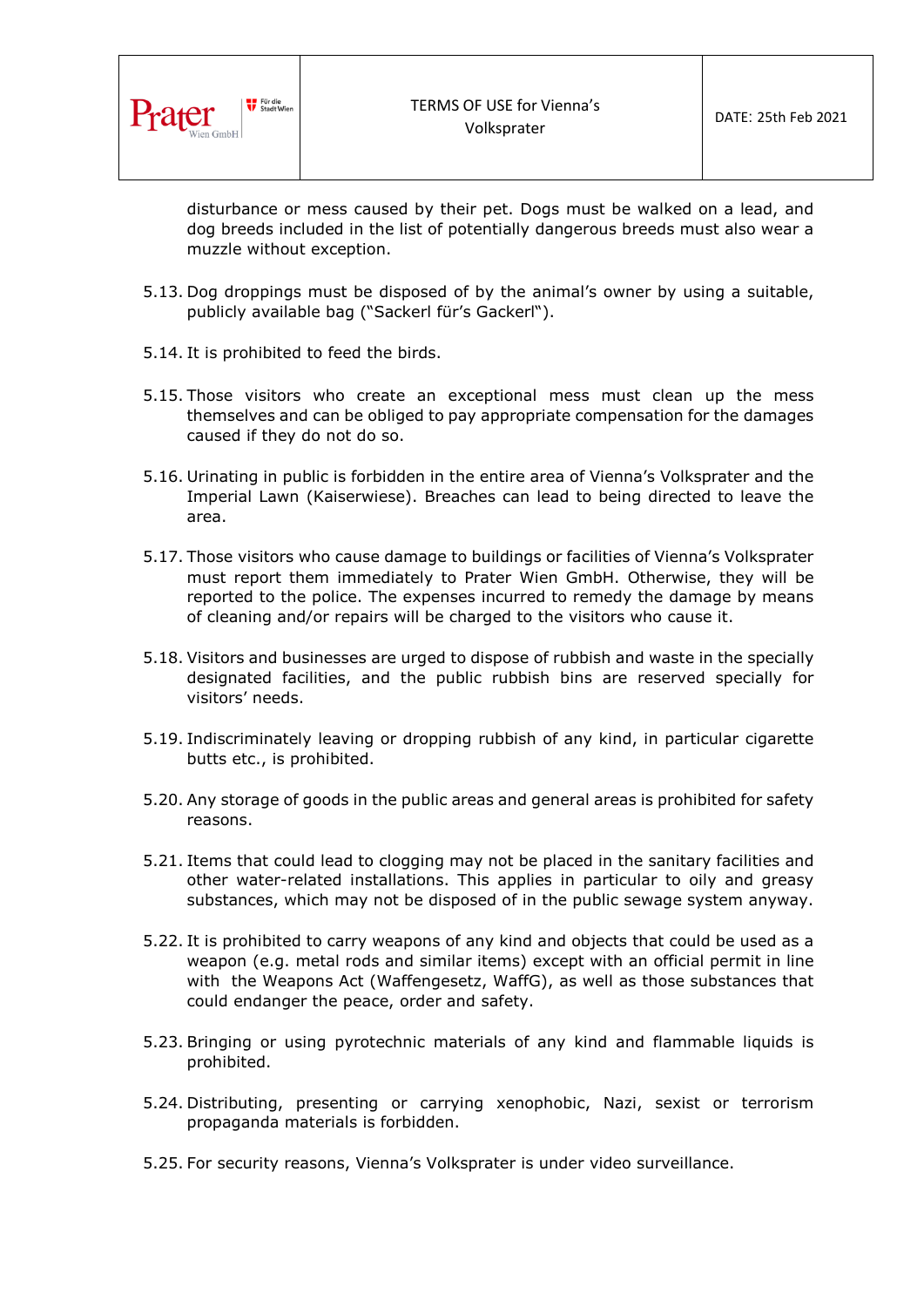

- 5.26. The security personal is also equipped with bodycams, which may be utilised in line with the valid regulations [\(www.praterwien.com\)](http://www.praterwien.com/), General Data Protection Regulation (GDPR) and Data Protection Act (DPA).
- 5.27. Breaches of the general rules/terms of use or of justified instructions by the Organs can lead to a visitor being asked to leave Vienna's Volksprater, a personal ban, compensation claims and/or criminal prosecution.
- 5.28. Behaviour that breaches administrative or criminal regulations will be reported to the competent authority without exception. For this purpose, the Organs and security personal are authorised to collect the personal details of those visitors in breach.

## **6. How to Act in an Emergency**

- 6.1. How to act in an emergency (fire, accidents, violent rioting etc.) The security service or official authorities must be informed immediately. Steps to take in an emergency:
	- o RAISE THE ALARM FIRE BRIGADE 122 POLICE 133 AMBULANCE 144
	- $\circ$  MOD Manager of the day +43 664 883 29 003
	- $\circ$  INFOPOINT Riesenradplatz +43 1 729 2000-200
	- o TEND TO CASUALTIES / EXTINGUISH FIRES / PROVIDE FIRST AID
	- o REMAIN CALM
	- o ENSURE YOUR OWN SAFETY
- 6.2. How to act in case of severe weather conditions

Please note that all visitors must take appropriate safety measures on their own responsibility in the case of thunderstorms. Being located under trees or in the immediate proximity of technical installations, in particular, can be dangerous.

Directions to this effect (instructions issued by the security service, notifications via public address systems, messages on large-format screens, signs on portable blockades) that are conveyed by management must be strictly observed and instructions must be followed.

It is not permitted to be located under trees in the entire area and on the Imperial Lawn (Kaiserwiese) in the case of a wind intensity of 8 on the Beaufort scale (as well as during heavy rain, hail and thunderstorms).

6.3. How to Act During an Evacuation

Should it become necessary to evacuate the area, remain calm and follow the instructions of management, the security service amd police, fire brigade and